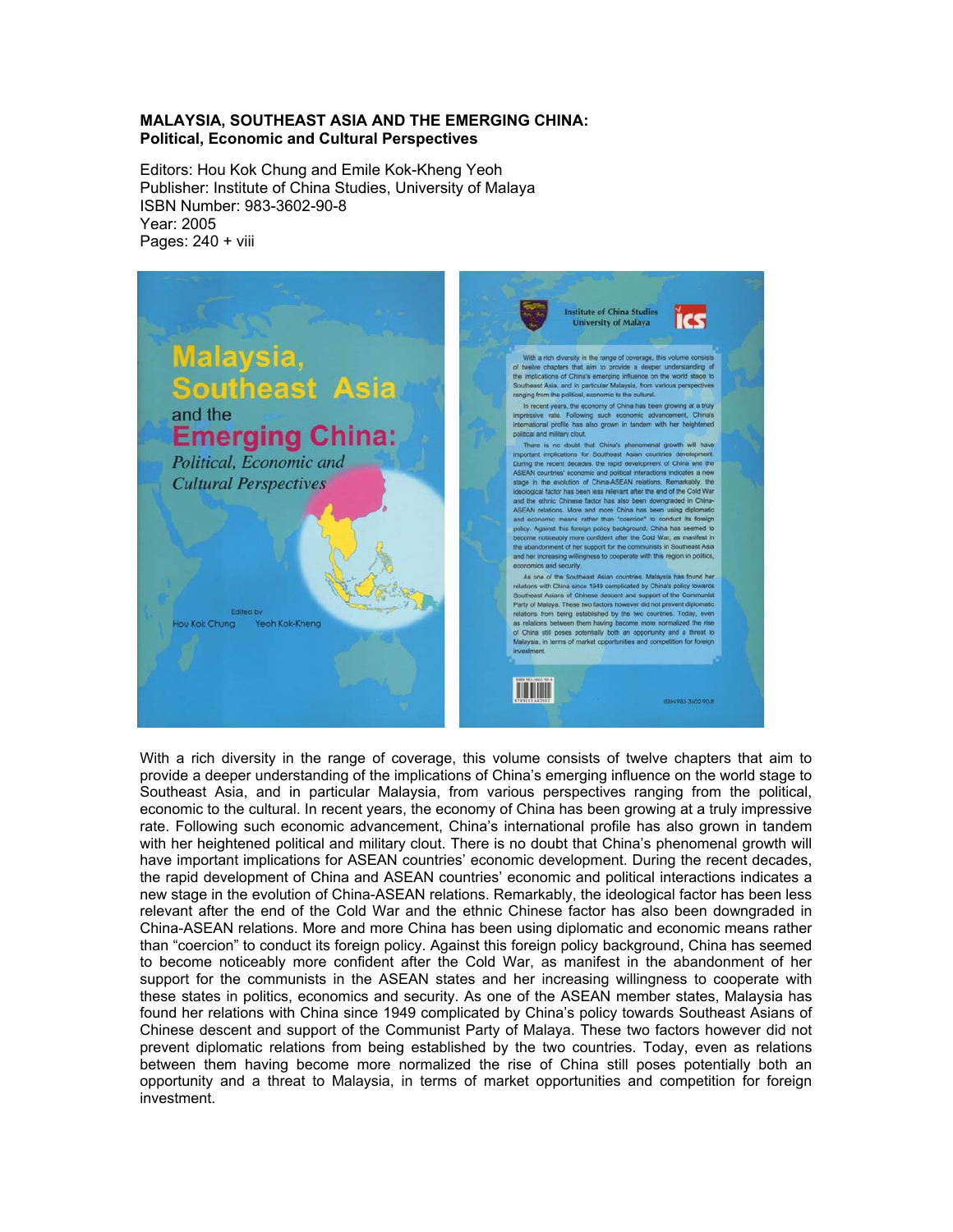# **Contents**

| Foreword |  |
|----------|--|

### **I Malaysia and China: Bilateral Relations, Culture and Identity**

| Chapter 1 | Lee Poh Ping and Lee Kam Hing                                            |
|-----------|--------------------------------------------------------------------------|
| Chapter 2 | Hou Kok Chung                                                            |
| Chapter 3 | Islam in China and Malaysia: Similarities and Differences  51<br>Qu Hong |
| Chapter 4 | Hubungan China-Malaysia: Retrospek dan Prospek<br>Kong Yuanzhi           |

## **II China in Transition**

| Chapter 5 | George T. Yu                                                                                 |  |
|-----------|----------------------------------------------------------------------------------------------|--|
| Chapter 6 | Reform, Leadership Change and Institutional Building in<br>Zheng Yongnian and Lye Liang Fook |  |
| Chapter 7 | De-Essentialising Chinese Enterprise: Transnationalism,<br><b>Edmund Terence Gomez</b>       |  |